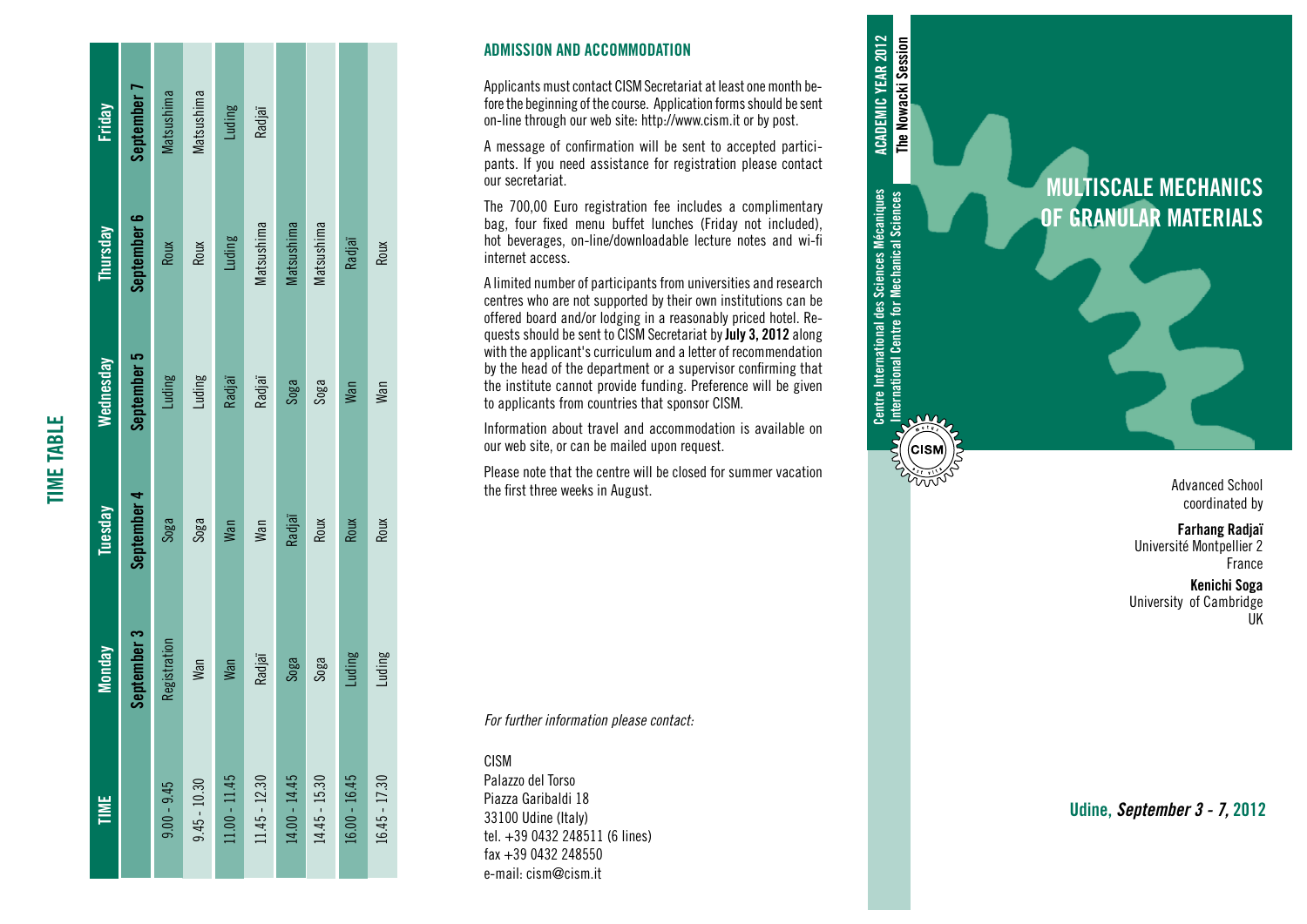# MULTISCALE MECHANICS OF GRANULAR MATERIALS

This course provides a general introduction to the mechanics of granular materials with focus on the micromechanics and multiscale approach. The lectures cover a broad range of topics from macro-scale experimental behavior, commonly taught in civil engineering schools, to the grain-scale description and micro-statistical behaviour, which is becoming essential both for a better understanding of the experimental behavior and for the development of predictive models based on physical internal variables. Recent advances in this field have been mostly inspired by an intensive cross-disciplinary research that integrates various concepts and methods from soil mechanics, materials science, powder technology, soft matter physics and statistical physics in a universal framework. This

became possible by new experimental tools, such as 3D imaging techniques and testing devices, as well as discrete element methods (DEM) to simulate large collections of grains. A multi-scale approach in the field of granular materials should be based on the following three different groups of mathematical concepts; 1) continuum mechanics for the formulation of the macroscopic behavior, 2) statistical physics for the description of disordered granular microstructure, discrete (grain) displacement fields and contact forces, and 3) rigid-body dynamics for a grain-scale description of the statics and dynamics of a collection of grains. A first series of lectures will thus be devoted to each framework in order to present the relevant concepts and mathematical and numerical tools. The second series of

lectures will cover both the phenomenological description of the macroscopic behavior as well as the micro-statistical properties of granular materials. These lectures include the quasi-static rheology (stress-strain behaviour), inertial flows, localized and diffuse instabilities and creep behaviour for the former and the statistical descriptors of granular microstructure and force transmission for the latter. The third series of lectures will discuss various micromechanical models and upscaling approaches such as dimensional analysis, averaging techniques, macro-elasticity of a packing of gains and macro-plasticity with physical internal variables. The last series of lectures will cover the influence of grain properties and the micromechanics of clays and cohesive materials with solid and liquid bonding.

The multi-scale modeling of granular media is presently an active area of research. Starting with the most classical aspects of granular mechanics, this course leads very naturally to current modeling challenges and open issues such as the choice of relevant internal variables for granular plasticity, the appropriate coarse-graining volumes and the behaviour of complex granular media in the presence of solid or liquid bonding between grains. This course is of broad interest to researchers and engineers involved in soil mechanics, powder technologies and all kind of granular processing. It addresses doctoral students and young researchers with various backgrounds and applicative areas, with the aim of providing an integrated view of the micromechanics of granular materials.

## PRELIMINARY SUGGESTED READINGS

Mitchell J.K. and Soga K., Fundamentals of Soil Behavior, 3rd Edition, John Wiley and Sons, 2005, London. ISBN: 978-0471463023.

Micromechanics of Failure in Granular Geomaterials, Soil Construction and Geotechnics, Eds. Nicot, F., Wan, R., ISTE-WILEY, 2009, London. ISBN: 978-1848211285.

Discrete-Element Modeling of Granular Materials, Eds. Radjai F. and Dubois F., ISTE-WILEY, 2011, London. ISBN: 978-1848212602.

Micromechanics of granular materials, Eds. Cambou B., Jean M., Radjai F., ISTE-WILEY, 2009, London. ISBN: 978-1848210752.

Wood D.M., Geotechnical Modelling (Applied Geotechnics), Spon Press, 2004, ISBN: 978-0419237303.

Agnolin I., Roux J.-N., Internal states of model isotropic granular packings. II. Compression and pressure cycles. Physical Review E, 76, 061303 (2007) and III. Elastic properties. Physical Review E, 76, 061304 (2007).

Mechanics of granular materals, Eds. Oda M. and Iwashita K., Balkema, Rotterdam, 1999, ISBN: 978- 9054104612.

Luding S., Cohesive frictional powders: Contact models for tension Granular Matter 10(4), 235-246, 2008.

Luding S. and Alonso-Marroquin F., The critical-state vield stress (termination locus) of adhesive powders from a single numerical experiment, Granular Matter 13(2), 109-119, 2011. Nemat-Nasser, S., Plasticity: A Treatise on Finite Deformation of Heterogeneous Inelastic Materials, Cambridge University press, 2004, ISBN: 0521- 839793.

Wood, D.M., Soil Behavior and Critical state soil mechanics, Cambridge University Press, 1991, ISBN: 978- 0521337823.

Advances in X-ray Tomography for Geomaterials, Eds. Desrues J., Viggiani G., Besuell P., ISTE-WILEY, 2006, London, ISBN: 978-1905209606.

## INVITED LECTURERS

Stefan Luding - University of Twente, Enschede, The Netherlands *6 lectures on* the discrete element method (DEM) with molecular dynamics, rheology of inertial granular flows, averaging techniques to recover continuum behaviour from DEM simulations, and models of cohesive powders.

Takashi Matsushima - University of Tsukuba, Ibaraki, Japan *5 lectures on* the experimental observation of granular materials (X-ray CT, LAT), micromechanical models of quasistatic behaviour, effects of grain properties such as size and shape polydispersity, and micromechanics of clays.

Farhang Radjaï - Université Montpellier 2, France *6 lectures on* the statistical-physics tools for the description of disordered systems, discrete element method with contact dynamics, force transmission in granular materials, statistical homogenization of granular plastic behaviour, and micromechanics of wet granular materials.

Jean-Noël Roux - ENPC-CNRS-IFSTTAR, Champs-sur-Marne, France

*6 lectures on* the microscopic ingredients of a granular model and dimensional analysis, contact networks and packing geometry, macro-elasticity from micro-elasticity of the grains, and elastoplasticity of granular media and the possibility of a quasistatic approach.

Kenichi Soga - University of Cambridge, UK

*6 lectures on* the stress-strain behaviour of granular materials, critical state soil mechanics and soil models, and time dependent behaviour of soils.

Richard Wan - University of Calgary, Alberta, Canada *6 lectures on* the mechanics of continuous media, description of granular media within continuum framework, granular instabilities under homogeneous states of shearing, contemporary failure theories based on the second order work and finite element modeling with failure criteria.

## LECTURES

All lectures will be given in English. Lecture notes can be downloaded from CISM web site, instructions will be sent to accepted participants.